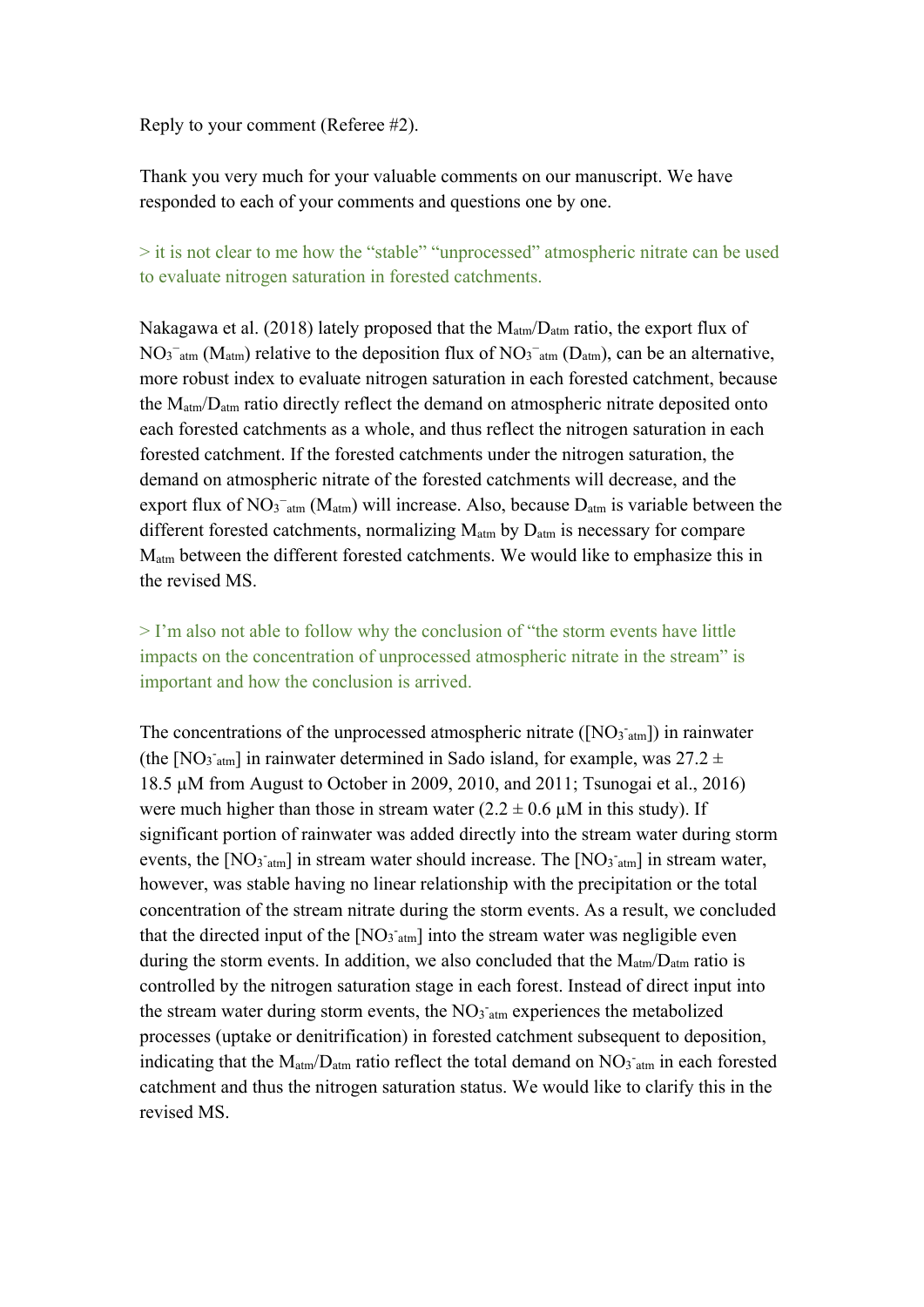> Overall, I'm not able to follow why "unprocessed atmospheric nitrate fraction" in river water is so important that the authors have to repeat and emphasize many times in the manuscript.

We mentioned the concentration of the unprocessed atmospheric nitrate  $([NO<sub>3</sub>]<sub>atm</sub>]$ several times in the MS. The  $M_{atm}/D_{atm}$  ratio can be controlled by two factors in forested catchments, (1) the hydrologic flow path, (2) nitrogen saturation stage. To verify the Matm/Datm ratio can reflect the nitrogen saturation stage of the forested catchments, the amount of the direct input of the atmospheric nitrate in rainwater during storm events should be clarify. As a result, we discussed the amount of the direct input of the atmospheric nitrate in rainwater during storm events precisely and mentioned the  $[NO<sub>3</sub>]<sub>atm</sub>]$  in stream water many times.

> My understanding is that with finite fraction of atmospheric nitrate, one can utilize the unique triple oxygen isotope composition in atmospheric nitrate for riverine nitrogen dynamics study, which is what the group did in the past years. The fraction of "unprocessed atmospheric nitrate" represents a balance of release of soil nitrate and atmospheric deposition.

While the fraction of "unprocessed atmospheric nitrate" represents a balance of release of soil nitrate and atmospheric deposition in past studies (Nakagawa et al., 2018), it turns out that, while the concentration of stream nitrate increased, the  $[NO<sub>3</sub>]$ atm] in stream water remained almost stable during the storm events in this study indicating that the fraction of "unprocessed atmospheric nitrate" can't represent a balance of release of soil nitrate and atmospheric deposition. Thank you for your advice.

> Line 25-30: no flux estimation is provided, and so it is not clear how the statement of "the annual export flux of unprocessed atmospheric nitrate relative to the annual deposition flux" is obtained. Overall, from my understanding, the value of NO3\_atm is quite stable. The values of the 3 storms are  $1.6+/0.4$ ,  $1.8+/0.4$ , and  $2.1+/0.4$  uM, while that during non-storm time is  $2.2+/0.6$  uM. Isn't it more valuable to discuss storm and non-storm samples in the same context of nitrogen saturation and dynamics?

The annual export flux of unprocessed atmospheric nitrate relative to the annual deposition flux ( $M_{atm}/D_{atm}$  ratio) was estimated from annual [NO<sub>3</sub><sup>-</sup> $_{atm}$ ] in the stream, annual flow rate of stream, and annual deposition flux of atmospheric nitrate. In the forested catchment, the annual flow rate of stream and annual deposition flux of atmospheric nitrate can be considered as constant. The  $[NO<sub>3</sub>^-<sub>atm</sub>]$  in the stream was 1.6  $\pm$  0.4  $\mu$ M, 1.8  $\pm$  0.4  $\mu$ M, and 2.1  $\pm$  0.4  $\mu$ M during the storm events I, II, and III, respectively, which have no significant difference with the annual  $[NO<sub>3</sub>]<sub>atm</sub>]$  in the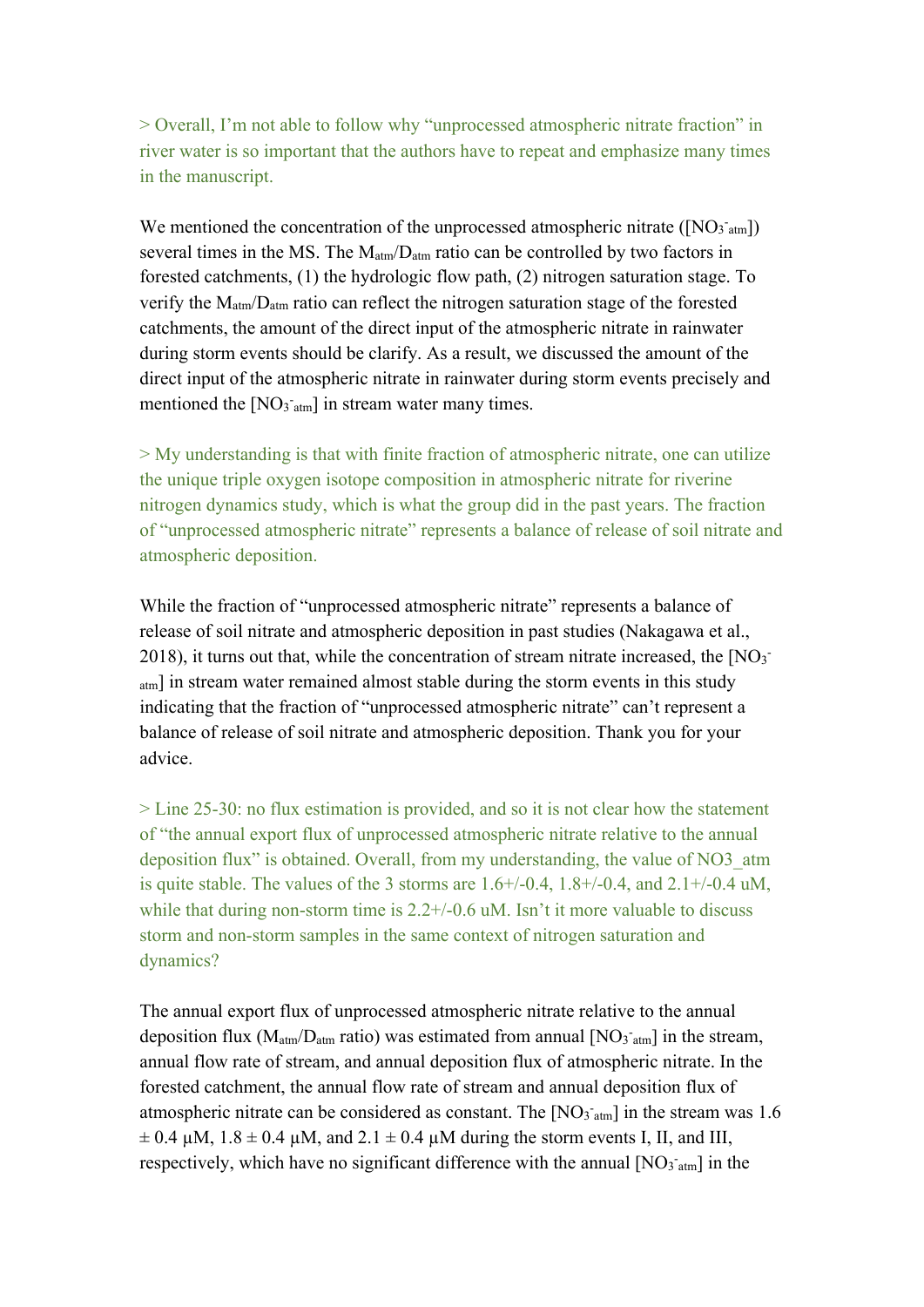stream (2.2  $\pm$  0.6 µM). Thus, the storm events have little impacts on the  $M_{atm}/D_{atm}$ ratio. Thank you for your advising. We would like to clarify this in the revised MS.

> The term "enriched" may cause confusion. In isotope community, often the term is used for indicating an increase in isotope values, i.e., increase in the abundance of heavier isotopic compounds.

Thank you for your advising. We would like to revise the title as "Tracing the source of nitrate in a forested stream showing elevated concentrations during storm events" in the revised manuscript.

> Line 121: M\_atm, D\_atm are not defined till much later in section 4.3. Even in section 4.3, the two variables are not clearly defined and explained. Instead, the authors referred to their earlier paper (Nakagawa et al., 2018). The authors are fine to have the details in their previous paper but the authors have to at least explain the meaning of the two.

Thank you for your advising. We would like to revise as suggested.

> M\_atm (or NO3\_atm) is obtained by assuming a certain number of D17O\_atm, which is not measured in this work. And so, D\_atm is not known. Please elaborate and explain why M\_atm/D\_atm is little affected by storms and how this conclusion is arrived.

We have mentioned that above.

> Line 163: Please discuss whether 1-2 weeks of storage would affect the sample nitrate concentration and isotope compositions.

We think the microbial alteration of the stream water samples during the storage period can be negligible.

(1) The sampler was set on the riverbank near a weir surrounded by ferns and other understory vegetation avoiding sunlight during the observation. In addition, the bottles are stored in a shaded space to minimize the microbial alteration of the samples. Besides, the automatic sampler (SIGMA 900, Hach, USA) has equipped with refrigerator to keep the samples in 4°C. (2) Kotlash and Chessman (1998) have assessed the storage effects of freezing, acidification, refrigeration and extended storage without refrigeration (6 days) on measured concentrations of nitrogen of different stream water samples, and found there was little difference in concentration of oxidized nitrogen  $(NO<sub>3</sub><sup>-</sup> + NO<sub>2</sub><sup>-</sup>)$  according to different treatment. (3) The concentrations of stream nitrate showed temporal variation in accordance with the variation in the stream flow rate during storm events (Figs. 3 and S1). As a result, the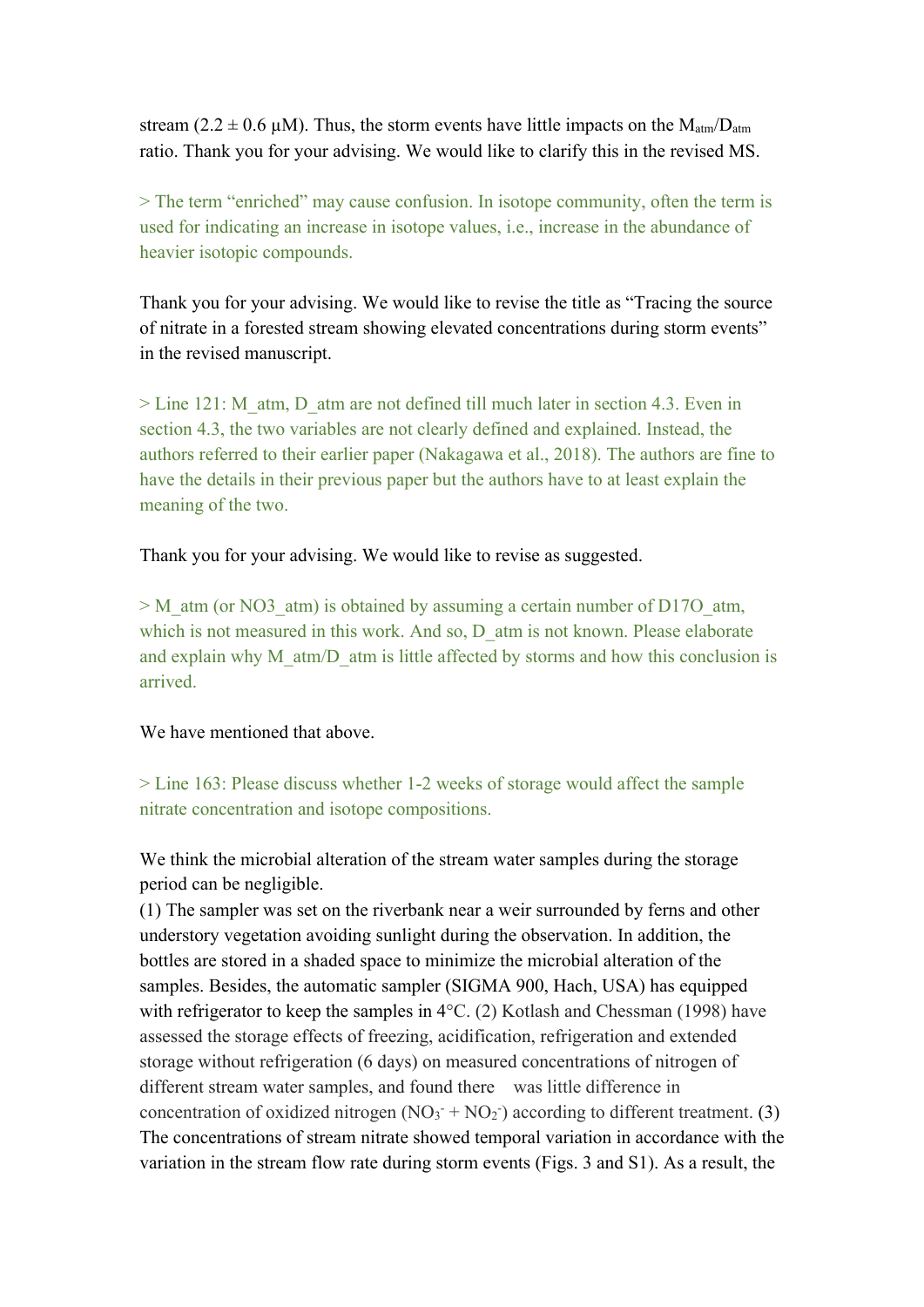variation of the stream nitrate concentrations was primarily controlled by the flow rate instead of the microbial process. (4) The  $\Delta^{17}$ O of stream nitrate is stable during the progress of such microbial processes (e.g., denitrification or assimilation). While the  $\delta^{15}$ N and  $\delta^{18}$ O of stream nitrate can be altered by the progress of partial removal through microbial process, the  $\delta^{15}N$  and  $\delta^{18}O$  of stream nitrate showed strong linear relationship between the reciprocal of concentrations, implying that the primary process controlling both  $\delta^{15}N$  and  $\delta^{18}O$  was mixing. Thank you for your advising. We would like to emphasize this in the revised manuscript.

> Line 428, enhancement of D17O on 2019/1/31: I did a simple estimate by assuming that the snow nitrate has the same D17O value as the atmospheric at 26 per mil and took 2018/12/28 as an initial state before snow melting. From 2018/12/28 to 2019/1/31, the D17O value increases by 7 per mil, implying  $\sim$ 30% (=7 per mil/26 per mil) of stream nitrate is from snow melting. This increase however is not reflected in the water flow rate (from 110.0 to 117.3 L/min only). Please elaborate and provide a more quantitative explanation.

From 2018/12/28 to 2019/1/31, the  $\Delta^{17}$ O value doesn't increase by 7 ‰, by +2.73 ‰ instead (Table S1). The flow rate, concentration of stream nitrate, and  $\Delta^{17}O$  was 110.0 L/min, 70.0 µM, and +1.17 ‰ on 2018/12/28, respectively, and 117.3 L/min, 62.4  $\mu$ M, and +2.73 ‰ on 2019/1/31, respectively. The [NO<sub>3</sub><sup>-atm</sup>] in stream water was estimated to be 3.1  $\mu$ M on 2018/12/28 and 6.5  $\mu$ M on 2019/1/31. Assuming the [NO<sub>3</sub>]  $_{\text{atm}}$ ] in snow melt to be the same with that in rainwater (87.8  $\mu$ M in the [NO<sub>3</sub><sup>-</sup>atm] in rainwater at Sado island in January from 2009 to 2011; Tsunogai et al., 2016), we can estimate the amount of melting snow water into the stream water to be 4.8 L/min by using the mass balance law ([NO<sub>3</sub><sup>-atm</sup>]2019/1/31<sup>\*</sup> flow<sub>2019/1/31</sub> = [NO<sub>3</sub><sup>-</sup>atm]2018/12/28<sup>\*</sup> flow<sub>2018/12/28</sub> + [NO<sub>3</sub><sup>-</sup>atm]snowmelt \* flow<sub>snowmelt</sub>). As a result, the estimated amount of melting snow water into the stream water (4.8 L/min) less than the increase of flow rate (7.3 L/min; 117.3 L/min - 110.0 L/min), proved that the increased  $\Delta^{17}O$  on 2019/1/31 can caused by the snow melting. Thank you for your advising. We would like to emphasize this in the revised MS.

> To be more complete, for routine sampling analysis and discussion, please include precipitation and do the same analysis as the storm events.

Thank you for your advising. We would like to add the data and discuss the data as suggested.

> Fig 4: it seems there are two groups (one having smaller slope and one steeper) of D17O vs.  $1/[NO3-]$  in the storm event II. Any reason for that?